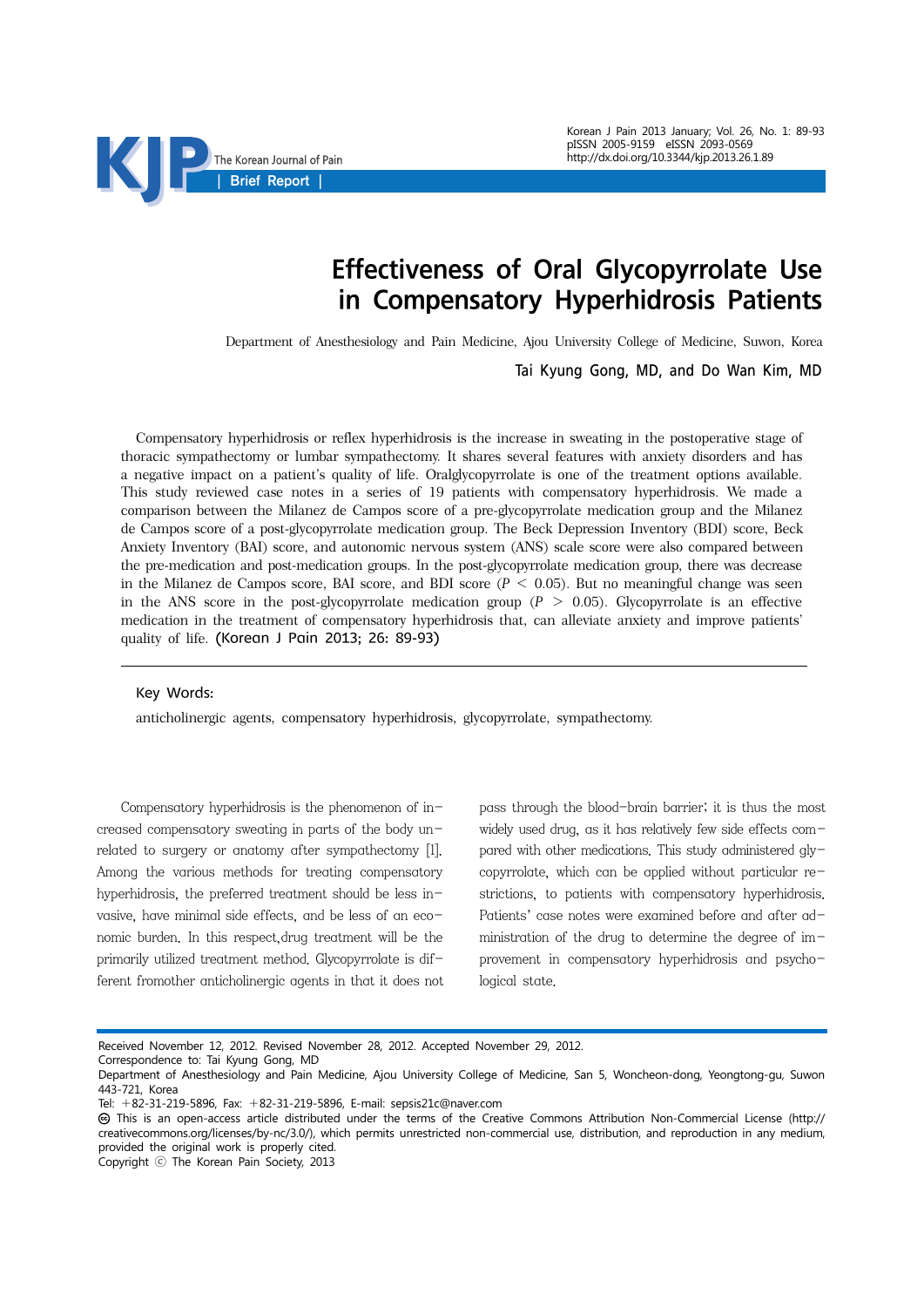#### 90 Korean J Pain Vol. 26, No. 1, 2013

# ORIGINAL ARTICLE REPORT

The study was conducted on patients who visited our pain clinic from April 1, 2007 to February 28, 2012 and were diagnosed with compensatory hyperhidrosis. Various treatment methods were explained to each patient. Among the patients who decided to take glycopyrrolate  $(Glycopyrrolate<sup>®</sup>, Myungmoon Pharmacelticals, Seoul,$ Korea), 19 were chosen for the study; these patients had diligent physical examination records, completed interviews and questionnaires before and after administration, and satisfied the following conditions: the research subjects were a) at least 10 years old and less than 80 years old; b) diagnosed with compensatory hyperhidrosis on the first visit or diagnosed with compensatory hyperhidrosis due to hyperhidrosis that developed after receiving thoracic sympathectomy or lumbar sympathetic ganglion block using 99% alcohol for primary hyperhidrosis; c) diagnosed with compensatory hyperhidrosis but ascertained as having no underlying diseases through the thyroid function test, electrocardiography, simple chest PA, and blood test; d) excluded from asthma, voiding difficulty, glaucoma, and

heart disease through interviews; and e) able and willing to diligently respond to the questionnaire (Table 1).

The questionnaire was given twice, during the first clinic visit and during the clinic visit 1 month after administration of the drug. Glycopyrrolate 1mg was administered twice as the first administration dosage. Depending on the presence of side effects, the dosage was increased 2 mg every day up to a maximum of 8 mg. When side effects occurred and discomfort was felt in everyday life, the dosage was reduced to the dosage before the occurrence of side effects. Side effects from glycopyrrolate were checked every week through a questionnaire, interview, observation, and physical examination. The questionnaire recorded age, sex, period when hyperhidrosis developed after surgery or nerve block, physical state, medical history, allergies, medication history, underlying disease, family history, and area of perspiration. The Milanez de Campos scale questionnaire was used to evaluate the degree of improvement in symptoms, and the scores before and after administration were compared. The function of the autonomic nervous system (ANS), comprising 90 questions, was also compared. Other than the direct measurement of hyper-

| <b>Patients</b><br>number | Sex | Age (yr) | Site of PHH | Surgery for PHH | Area of CHH         | Interval<br>(months) |
|---------------------------|-----|----------|-------------|-----------------|---------------------|----------------------|
|                           | F   | 76       | Hand        | <b>VATS</b>     | Chest, back         | $\overline{c}$       |
| $\overline{c}$            | F   | 20       | Hand, foot  | PLSGB, VATS     | Back, abdomen       |                      |
| 3                         | M   | 37       | Face        | <b>VATS</b>     | Chest               | 2                    |
| 4                         |     | 46       | Face        | <b>VATS</b>     | Chest, axilla       |                      |
| 5                         | M   | 24       | Hand, foot  | <b>VATS</b>     | Whole body          |                      |
| 6                         |     | 28       | Foot        | <b>PLSGB</b>    | Back, abdomen       |                      |
|                           |     | 20       | Axilla      | <b>VATS</b>     | Back, thigh         | 6                    |
| 8                         |     | 19       | Hand, foot  | <b>VATS</b>     | Abdomen, thigh      | 2                    |
| 9                         |     | 32       | Axilla      | <b>VATS</b>     | Chest, back         |                      |
| 10                        |     | 15       | Face, hand  | <b>VATS</b>     | Abdomen, axilla     |                      |
| 11                        | M   | 19       | Hand, foot  | PLSGB, VATS     | Chest, abdomen      |                      |
| 12                        | M   | 17       | Face        | <b>VATS</b>     | Back, thigh         | 2                    |
| 13                        | M   | 35       | Face        | <b>VATS</b>     | Back, abdomen       |                      |
| 14                        | Μ   | 17       | Hand, foot  | <b>VATS</b>     | Back, thigh, axilla |                      |
| 15                        | F   | 41       | Foot        | <b>PLSGB</b>    | Chest, axilla       |                      |
| 16                        | F   | 27       | Hand, foot  | <b>VATS</b>     | Chest, abdomen      |                      |
| 17                        | M   | 38       | Hand        | <b>VATS</b>     | Back, abdomen       | 2                    |
| 18                        | M   | 22       | Face, neck  | <b>VATS</b>     | Chest               | 3                    |
| 19                        | F   | 19       | Face, hand  | <b>VATS</b>     | Chest, back, axilla | 2                    |

Table 1. Patients' Characteristics and Surgical Results

PHH: primary hyperhidrosis, CHH: compensatory hyperhidrosis, VATS: video-assisted thoracic surgery, PLSGB: permanent lumbar sympathetic ganglion block.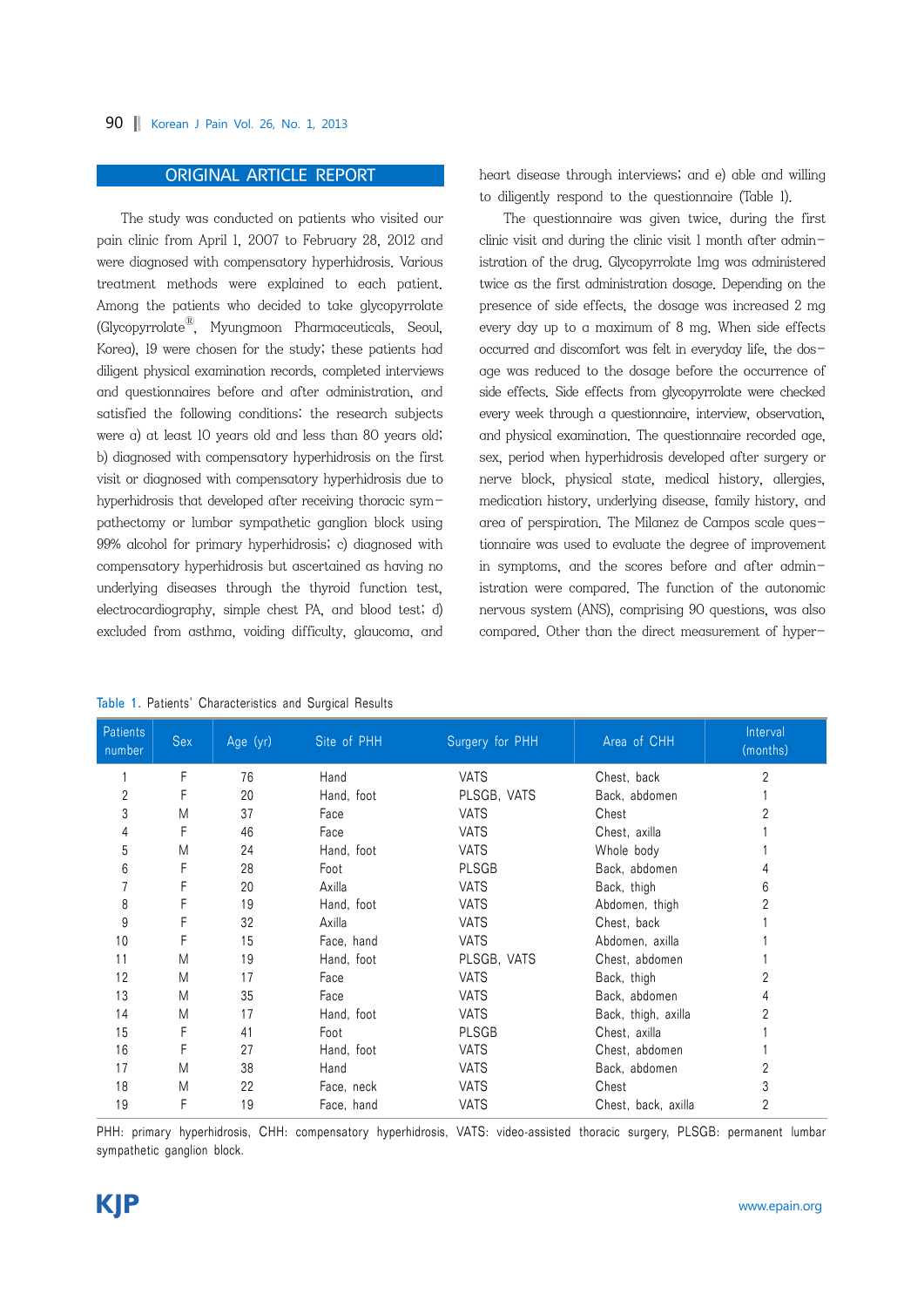hidrosis symptoms, changes in patient psychology were compared by using the Modified Beck Depression Inventory (BDI) [2] and the Beck Anxiety Inventory (BAI) [3].

The characteristics of each patient were analyzed through the mean value for each category and paired t-test, and these were used to compare the changes before and after administration of the medication. The Wilcoxon signed-rank test was used for analysis of several categories that did not follow a normal distribution, and each category before and after administration was compared through nonparametric statistical analysis. SPSS 12.0.1 (SPSS Inc., Chicago, IL, USA) was used for all analysis. Statistical significance was defined as  $P \leq 0.05$ .

The objective degree of hyperhidrosis was based on the scale suggested by Lai et al., and it was divided into mild (underwear does not become wet), moderate (underwear become swet but not enough to warrant changing),

#### Table 2. Severity of Compensatory Sweating

| Severity fo sweating |   |
|----------------------|---|
| Mild                 | ა |
| Moderate             | 6 |
| Severe               | я |

Mild: sweat that forms does not flow, Moderate: sweat coalesces into droplest that flow, although not necessitating a change of clothes, Severe: sweat coalesces into droplets that flow profusely, requiring a change of clothes one or more times a day.



Fig. 1. Comparison of the Milanez de campos scale and the autonomic nervous system (ANS) scale of pre- and postglycopyrrolate medication groups. Milanez de campos scale show meaningful statistical significance, but ANS scale didn't.

and severe (underwear has to be changed) (Table 2) [3].

According to the Milanez de Campos scale, which measures the everyday discomfort experienced by patients due to hyperhidrosis, there was an 89% reduction in the score from before administration to after 1 month. The mean score before administration was 60.4, whereas the mean score on the Milanez de Campos scale after taking glycopyrrolate decreased to 34.2. This was statistically significant ( $P < 0.05$ ) (Fig. 1).

The Modified Beck Depression Inventory, which shows the degree of depression, also decreased in 89% of patients. The mean score decreased from 17.8 before administering glycopyrrolate to 12.8 a month after administration. This was also statistically significant  $(P < 0.05)$  (Fig. 2).

In the Beck Anxiety Inventory, which measures anxiety in everyday life felt by patients due to hyperhidrosis, the score was reduced in 79% of patients. Before administration of glycopyrrolate, the mean score was 12.5; one month after administration, the mean score fell to 9.3. This was also statistically significant  $(P \le 0.05)$  (Fig. 2).

The ANS score, which examines the symptom of the Autonomic Nervous System before and after medication, increased slightly from 16.1 to 17.3 after medication, but there was no statistical significance  $(P > 0.05)$  (Fig. 1).

Side effects appeared in 8 patients (42%) during administration of glycopyrrolate; 3 had dry mouth (17.5%), 3 had palpitation (17.5%), and there was 1 patient each with constipation and headache (5%), but there were no instances of discontinuing medication because of side effects.



Fig. 2. Comparison of the Modified beck depression inventory (M-BDI) and beck anxiety inventory (BAI) Scale of preand post-glycopyrrolate medication groups. Both scale show meaningful statistical significance.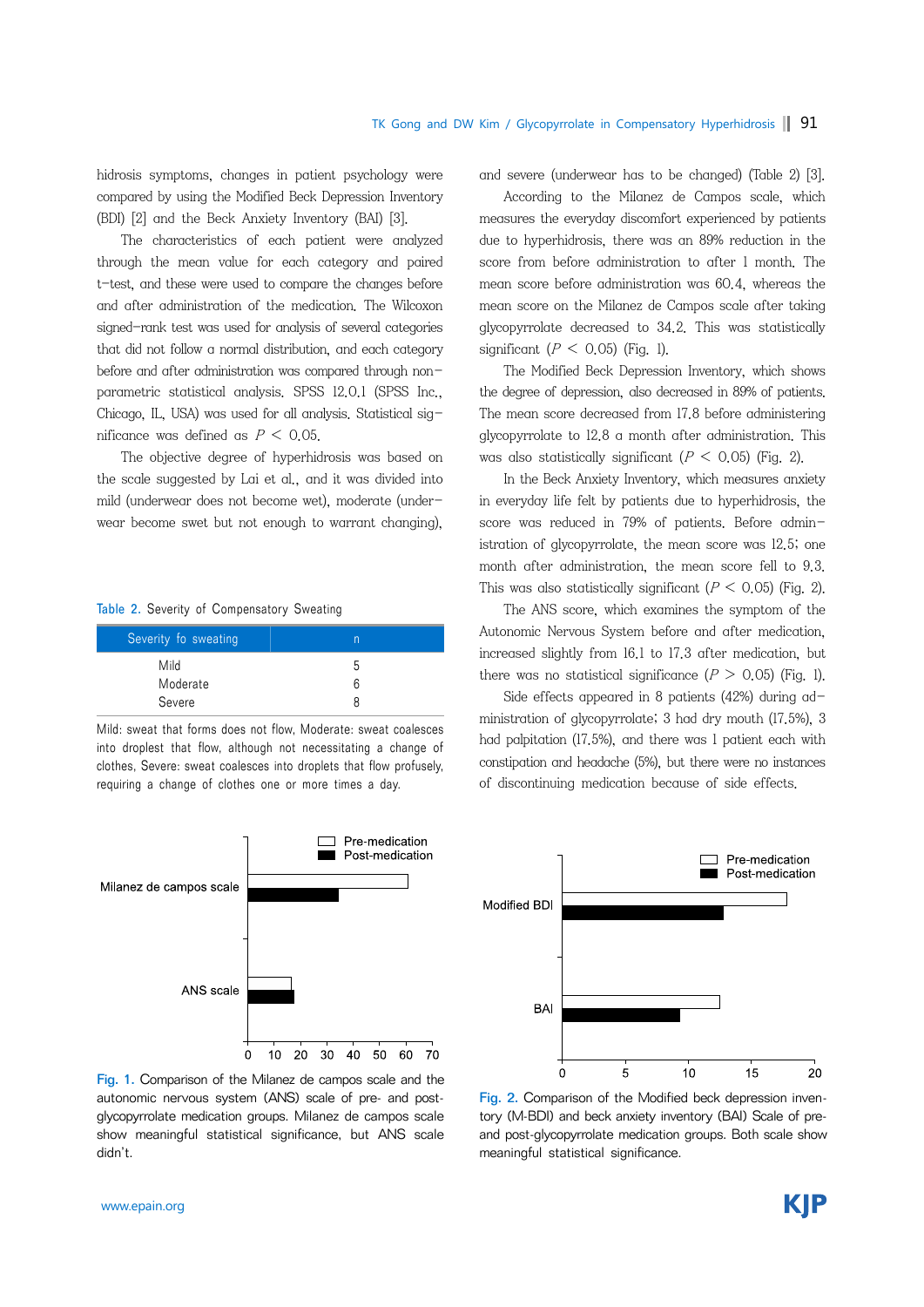## 92 | Korean J Pain Vol. 26, No. 1, 2013

# **DISCUSSION**

Compensatory hyperhidrosis is defined as the occurrence of post-operative perspiration exceeding the level of perspiration necessary for temperature control in areas where there had been no hyperhidrosis before surgery; it can be divided into mild, moderate, and severe hyperhidrosis [4,5]. The symptoms of compensatory hyperhidrosis can appear immediately after surgery or permanent sympathectomy and maybe triggered by changes in climate or temperature, emotional changes, or anxiety. When the symptoms are severe, underwear or socks have to be changed several times a day. This can have a serious effect on the everyday life of individuals and lead to psychological stress and depression.

The incidence of compensatory hyperhidrosis after sympathectomy is reported to be around 59.8-90% [6-8]. The precise mechanism of compensatory hyperhidrosis has not yet been revealed, but it is thought to result from aberrant functioning of the sympathetic nervous system after surgery. Lin and Telaranta [9] argued that the destruction of the nerve flex arch between the sympathetic nervous system and the hypothalamus was the main mechanism of compensatory hyperhidrosis after sympathectomy. Therefore, they suggested that maintaining negative afferent stimulation by returning to the hypothalamus during surgery was the key point in preventing the occurrence of post-operative compensatory hyperhidrosis.

The main goals of treating patients with compensatory hyperhidrosis are to maximize their quality of life and to maintain their social functioning, including occupation, by reducing or controlling excessive sweating [10]. Initially, simple non-pharmacologic treatments that can be performed at home include weight control, non-thermogenic diet, and physical exercise. Generally, it is known that increased body mass index (BMI) is related to increased perspiration. Therefore, patients with compensatory hyperhidrosis should work towards reducing perspiration by maintaining their BMI in the normal range [11].

From treatment using medications, topical application of aluminium salts showed a reduction in sweating of 60- 80% in patients with compensatory hyperhidrosis, and the effect appears approximately 48 hours after application [12]. Skin irritation is reported as a side effect, however, and this sometimes leads to discontinuing treatment.

Subcutaneous injection of botulinum toxin is a new treatment method that has an anticholinergic effect in the sympathetic cholinergic nerve endings distributed in the neuromuscular junction and sweat glands. The duration of perspiration suppression is reported to vary widely [13,14]. The subcutaneous botulinum toxin injection is administered after performing the Minor's test, and the effect continues for 4 months or more. In some cases, it has even resulted in permanent reduction of perspiration.

Orally administered anticholinergic medications have been used for at least the past 30 years; propantheline, glycopyrrolate, oxybutynin, and benztropine are known to be effective. With regard to mechanism, anticholinergic medications are known to suppress the secretion of acetylcholine in the nerve endings distributed in the sweat glands. However, side effects such as dry mouth, constipation, voiding difficulty, tachycardia, digestive system dysfunction, and dizziness can occur due to their suppression of the sympathetic nervous system, and another drawback is that anticholinergic medications cannot be used in patients with glaucoma or urologic disease [2].

The limitations of this study include, first and foremost, the insufficient study population due to subject selection restrictions and subjects' lack of diligence in taking medication, visiting the clinic, and answering the questionnaire. Secondly, there was a limitation in securing objectivity of a certain level because all data before and after oral administration of glycopyrrolate were measured through patient questionnaires. Thirdly, due to the insufficient number of subjects, analysis could not be performed according to the degree of symptoms of hyperhidrosis. A fourth limitation is that proper analysis was not performed regarding the location of excision in the laparoscopic thoracic sympathectomy or location of the lumbar sympathetic ganglion block.

Various methods have been suggested for the treatment of compensatory hyperhidrosis. Anticholinergic agents, especially glycopyrrolate, can be taken easily without serious complications and pose no particular economic or social difficulties. Another merit of this medication is that effective suppression of perspiration appears even when it is not used consistently, but only as needed. Hence, the authors suggest that oral administration of glycopyrrolate can be helpful as the primary treatment for compensatory hyperhidrosis.